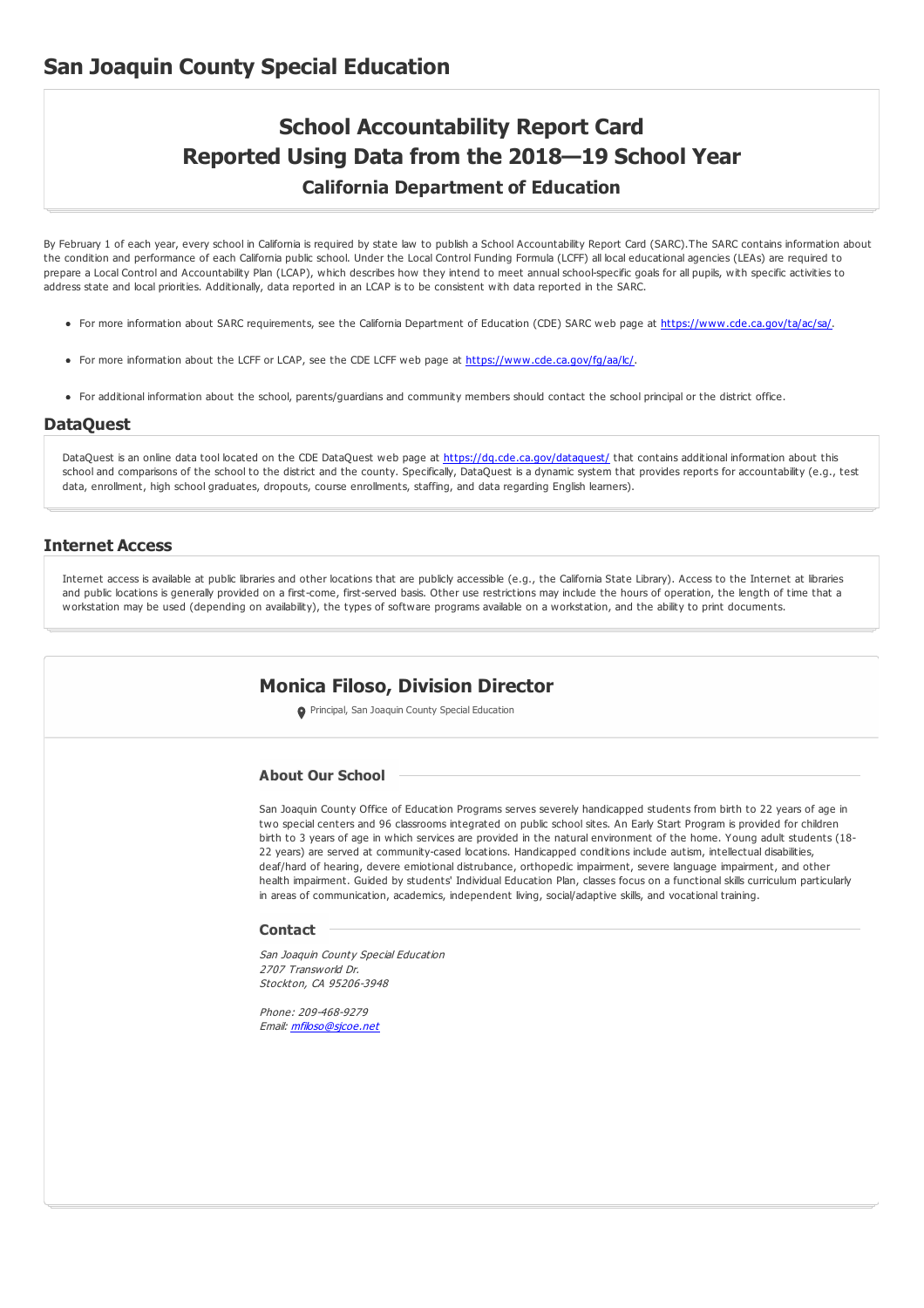# **About This School**

## **Contact Information (School Year 2019—20)**

| District Contact Information (School Year 2019-20) |                                        |  |  |  |  |
|----------------------------------------------------|----------------------------------------|--|--|--|--|
| <b>District Name</b>                               | San Joaquin County Office of Education |  |  |  |  |
| <b>Phone Number</b>                                | $(209)$ 468-4800                       |  |  |  |  |
| Superintendent                                     | James Mousalimas                       |  |  |  |  |
| <b>Email Address</b>                               | jstanton@sjcoe.net                     |  |  |  |  |
| Website                                            | http://www.sjcoe.org                   |  |  |  |  |

| School Contact Information (School Year 2019-20)    |                                      |  |  |  |  |
|-----------------------------------------------------|--------------------------------------|--|--|--|--|
| <b>School Name</b>                                  | San Joaquin County Special Education |  |  |  |  |
| <b>Street</b>                                       | 2707 Transworld Dr.                  |  |  |  |  |
| City, State, Zip                                    | Stockton, Ca, 95206-3948             |  |  |  |  |
| <b>Phone Number</b>                                 | 209-468-9279                         |  |  |  |  |
| <b>Principal</b>                                    | Monica Filoso, Division Director     |  |  |  |  |
| <b>Email Address</b>                                | mfiloso@sjcoe.net                    |  |  |  |  |
| Website                                             | http://sjcoe.org/specialeducation    |  |  |  |  |
| County-District-School 39103976069215<br>(CDS) Code |                                      |  |  |  |  |

Last updated: 5/27/2020

## **School Description and Mission Statement (School Year 2019—20)**

The San Joaquin County Office of Education Special Education Programs supports every student's right to an education designed to meet individual needs. It is essential to provide experiences that will enable students to (1) attain their ultimate functioning level, (2) learn in a normalized, comfortable, secure environment that is not limited by physical barriers, and (3) develop those critical skills and attitudes necessary to adapt and function in everyday life. Ultimately, we believe in the "whole individual." All students are active learners and have the potential for growth. It is our goal to protect and nurture personal dignity, ensure health and safety, and promote understanding of the individual.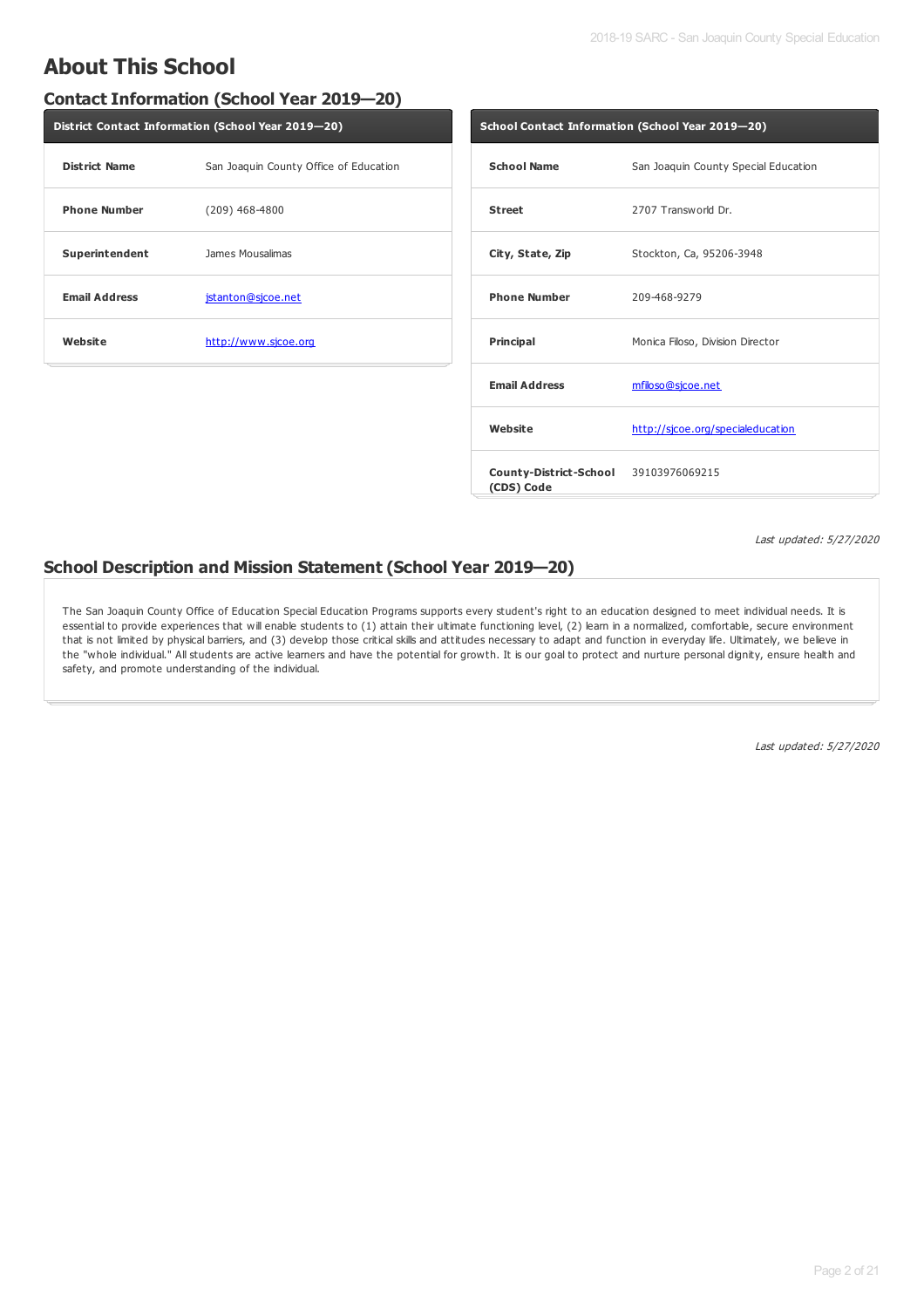# **Student Enrollment by Grade Level (School Year 2018—19)**

In addition, 244 pre-school students were served.

| <b>Grade Level</b>      | <b>Number of Students</b> |
|-------------------------|---------------------------|
| Kindergarten            | 78                        |
| Grade 1                 | 81                        |
| Grade 2                 | 53                        |
| Grade 3                 | 58                        |
| Grade 4                 | 47                        |
| Grade 5                 | 37                        |
| Grade 6                 | 42                        |
| Grade 7                 | 31                        |
| Grade 8                 | 38                        |
| Grade 9                 | 44                        |
| Grade 10                | 32                        |
| Grade 11                | 32                        |
| Grade 12                | 95                        |
| Ungraded Secondary      | 50                        |
| <b>Total Enrollment</b> | 718                       |



Last updated: 5/27/2020

### **Student Enrollment by Student Group (School Year 2018—19)**

| <b>Student Group</b>                | <b>Percent of Total Enrollment</b> |
|-------------------------------------|------------------------------------|
| Black or African American           | 9.30%                              |
| American Indian or Alaska Native    | 0.70%                              |
| Asian                               | 9.70%                              |
| Filipino                            | 6.40%                              |
| Hispanic or Latino                  | 43.30 %                            |
| Native Hawaiian or Pacific Islander | 0.40%                              |
| White                               | 23.50 %                            |
| Two or More Races                   | 6.30%                              |
| <b>Student Group (Other)</b>        | <b>Percent of Total Enrollment</b> |
| Socioeconomically Disadvantaged     | 30.10 %                            |
| English Learners                    | 21.00 %                            |
| Students with Disabilities          | 98.40 %                            |
| Foster Youth                        | 2.40%                              |
| Homeless                            | 0.10%                              |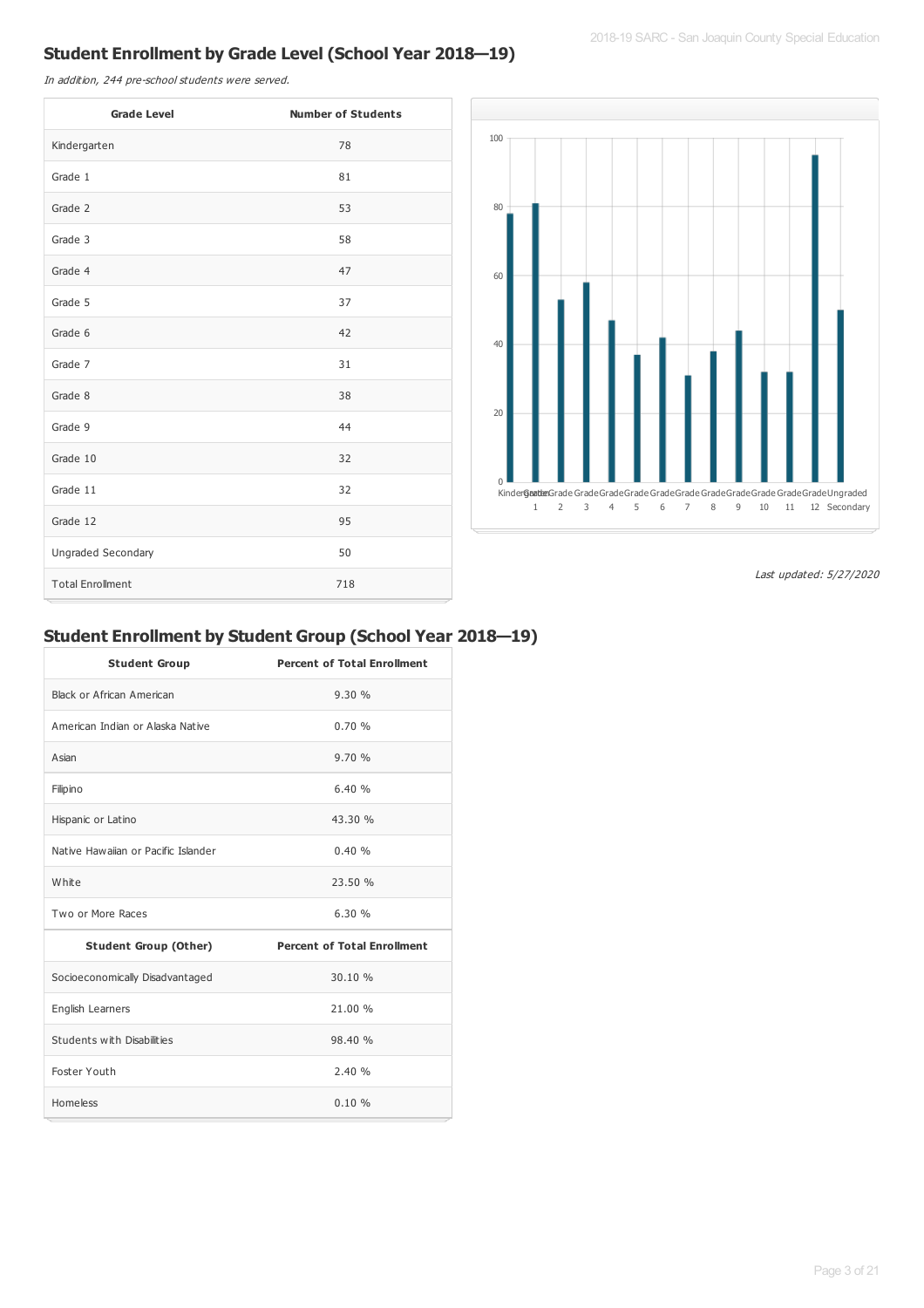# **A. Conditions of Learning**

# **State Priority: Basic**

The SARC provides the following information relevant to the State priority: Basic (Priority 1):

- Degree to which teachers are appropriately assigned and fully credentialed in the subject area and for the pupils they are teaching;
- Pupils have access to standards-aligned instructional materials; and
- School facilities are maintained in good repair

#### **Teacher Credentials**

| <b>Teachers</b>                                                                   | School<br>2017<br>$-18$ | School<br>2018<br>$-19$ | School<br>2019<br>$-20$ | District<br>$2019-$<br>20 |
|-----------------------------------------------------------------------------------|-------------------------|-------------------------|-------------------------|---------------------------|
| With Full Credential                                                              | 39                      | 32                      | 34                      |                           |
| Without Full Credential                                                           | 30                      | 36                      | 48                      |                           |
| Teachers Teaching Outside Subject<br>Area of Competence (with full<br>credential) | $\Omega$                | $\Omega$                | $\Omega$                |                           |



Last updated: 5/27/2020

#### **Teacher Misassignments and Vacant Teacher Positions**

| <b>Indicator</b>                                  | $2017 -$<br>18 | $2018 -$<br>19 | $2019-$<br>20 |
|---------------------------------------------------|----------------|----------------|---------------|
| Misassignments of Teachers of English<br>Learners | $\Omega$       | 0              | 0             |
| Total Teacher Misassignments*                     | 0              | U              | 0             |
| Vacant Teacher Positions                          | 2              | 2              | $\mathcal{P}$ |



Note: "Misassignments" refers to the number of positions filled by teachers who lack legal authorization to teach that grade level, subject area, student group, etc. \* Total Teacher Misassignments includes the number of Misassignments of Teachers of English Learners.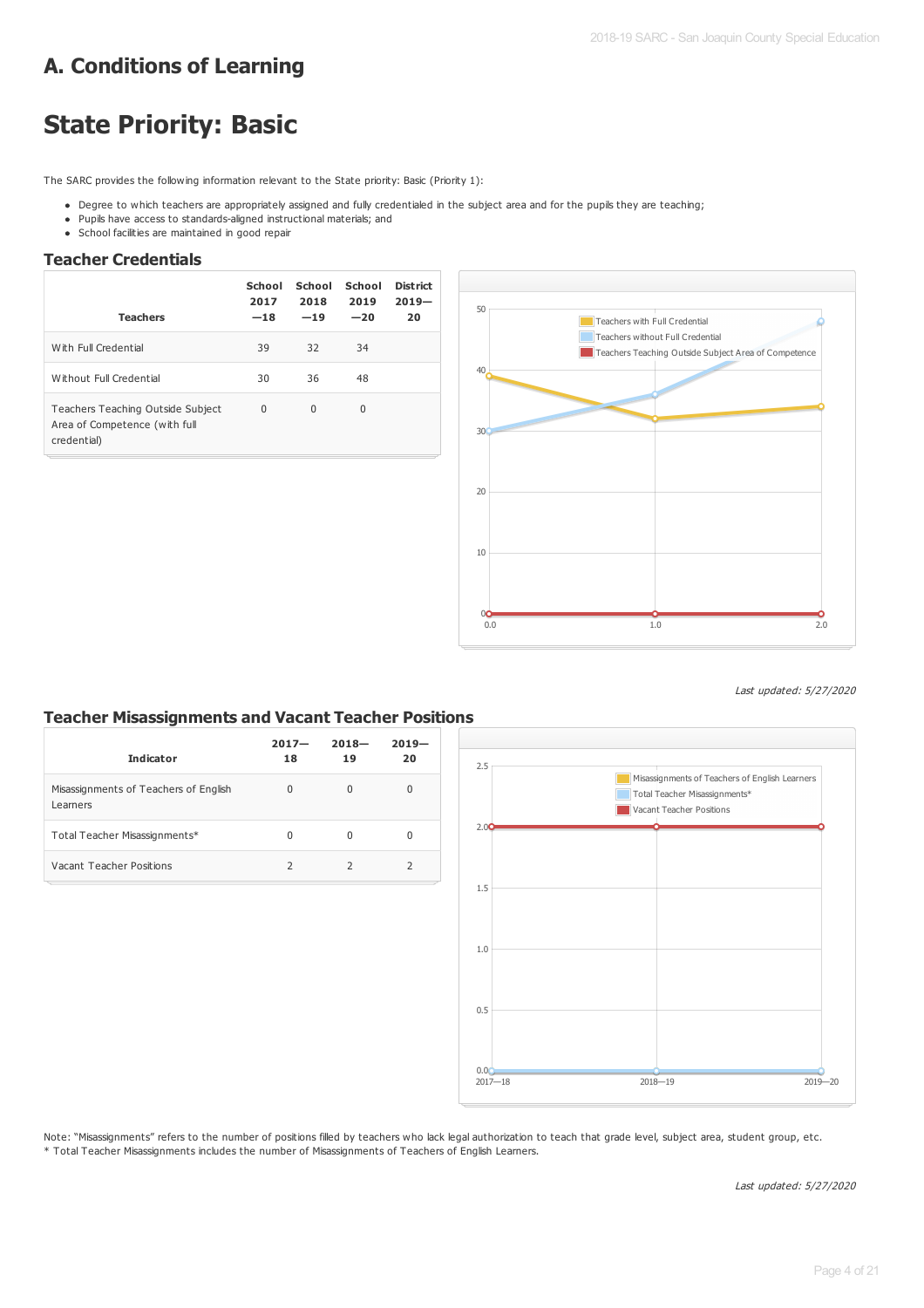## **Quality, Currency, Availability of Textbooks and Other Instructional Materials (School Year 2019—20)**

Textbooks and Instructional Materials are indivdualized to each student, per IEP.

Year and month in which the data were collected:

| Subject                              | Textbooks and Other Instructional Materials/year of<br><b>Adoption</b> | <b>From Most Recent</b><br>Adoption? | <b>Percent Students Lacking Own</b><br><b>Assigned Copy</b> |
|--------------------------------------|------------------------------------------------------------------------|--------------------------------------|-------------------------------------------------------------|
| Reading/Language Arts                |                                                                        |                                      | $0.00 \%$                                                   |
| Mathematics                          |                                                                        |                                      | 0.00%                                                       |
| Science                              |                                                                        |                                      | $0.00 \%$                                                   |
| History-Social Science               |                                                                        |                                      | $0.00 \%$                                                   |
| Foreign Language                     |                                                                        |                                      | $0.00 \%$                                                   |
| Health                               |                                                                        |                                      | $0.00 \%$                                                   |
| Visual and Performing Arts           |                                                                        |                                      | $0.0 \%$                                                    |
| Science Lab Eqpmt (Grades<br>$9-12)$ | N/A                                                                    | N/A                                  | $0.0 \%$                                                    |

Note: Cells with N/A values do not require data.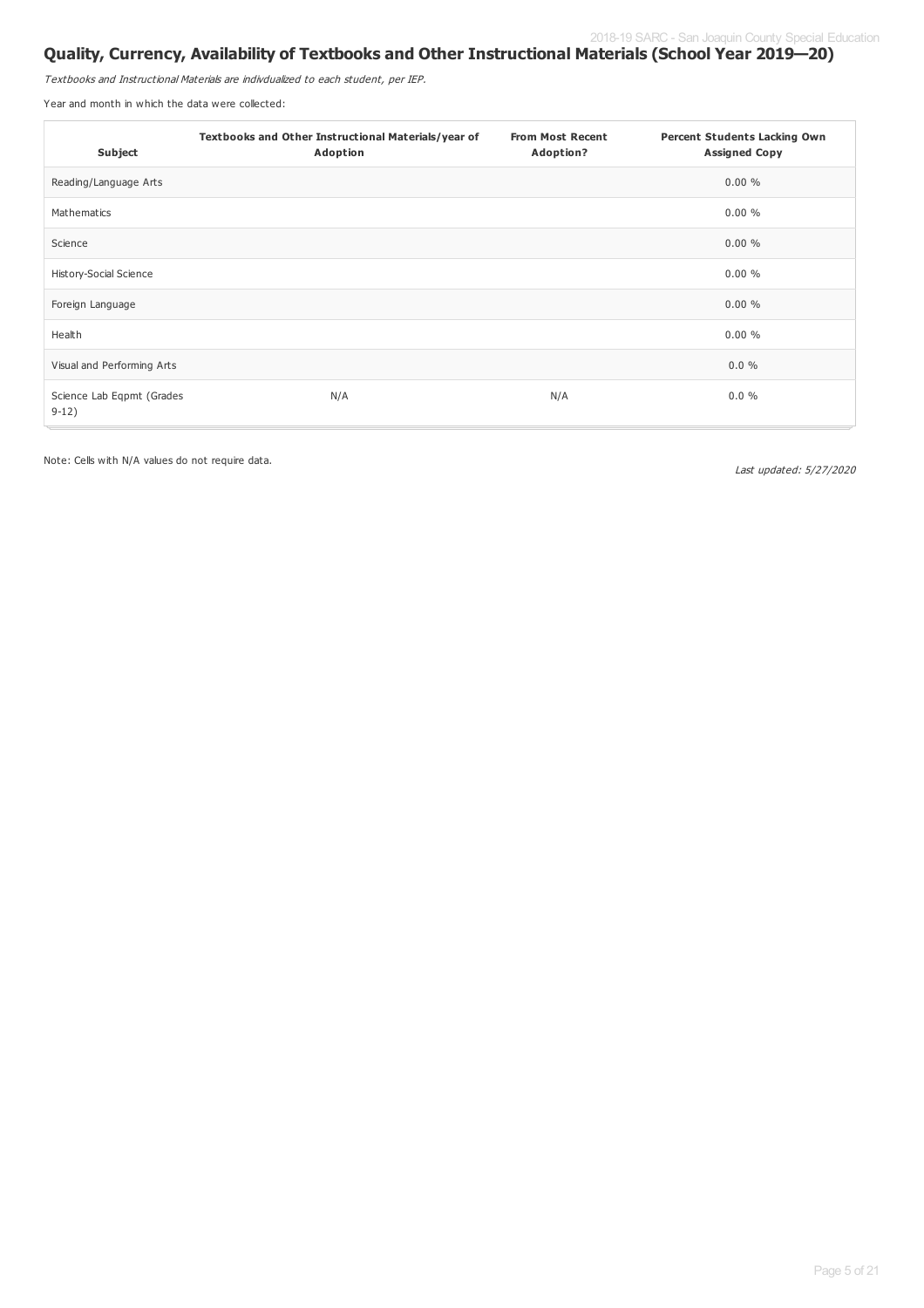#### **School Facility Conditions and Planned Improvements**

All the facilities owned and utilized by the San Joaquin County Office of Education are reviewed on a regular schedule by the maintenance staff. They are on the school campuses daily for our center-based programs and visit each satellite calss once a week to make sure all facilites are safe and in good condition. The restrooms and classes are checked daily and a high standard of classroom hygine procedures have been adopted.

Our two centers, John McFall and Redwood School, completed modernization at the beginnin g of the 2005-2006 school year. For the 2016-2017 school year, 5 new classes were added to expand our autusm and severely handicapped programs.

Last updated: 5/27/2020

### **School Facility Good Repair Status**

Year and month of the most recent FIT report: August 2019

| <b>System Inspected</b>                                                | Rating | Repair Needed and Action Taken or Planned |
|------------------------------------------------------------------------|--------|-------------------------------------------|
| <b>Systems:</b> Gas Leaks, Mechanical/HVAC, Sewer                      | Good   |                                           |
| <b>Interior: Interior Surfaces</b>                                     | Good   |                                           |
| <b>Cleanliness:</b> Overall Cleanliness, Pest/Vermin Infestation       | Good   |                                           |
| <b>Electrical: Electrical</b>                                          | Good   |                                           |
| Restrooms/Fountains: Restrooms, Sinks/Fountains                        | Good   |                                           |
| Safety: Fire Safety, Hazardous Materials                               | Good   |                                           |
| <b>Structural:</b> Structural Damage, Roofs                            | Good   |                                           |
| <b>External: Playground/School Grounds, Windows/Doors/Gates/Fences</b> | Good   |                                           |

### **Overall Facility Rate**

Year and month of the most recent FIT report: August 2019

Overall Rating Good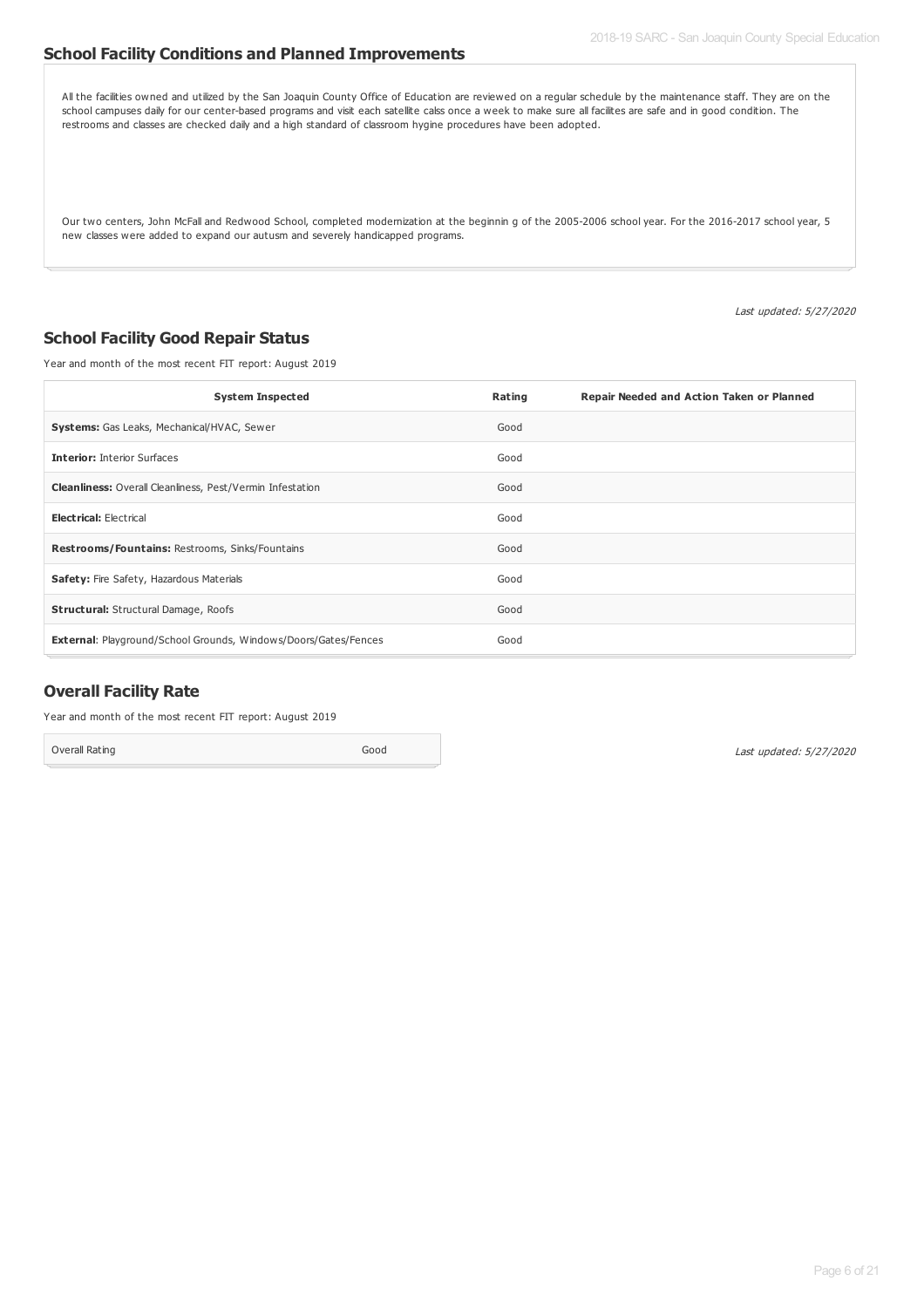# **B. Pupil Outcomes**

# **State Priority: Pupil Achievement**

The SARC provides the following information relevant to the State priority: Pupil Achievement (Priority 4):

- **Statewide assessments** (i.e., California Assessment of Student Performance and Progress [CAASPP] System, which includes the Smarter Balanced Summative Assessments for students in the general education population and the California Alternate Assessments [CAAs] for English language arts/literacy [ELA] and mathematics given in grades three through eight and grade eleven. Only eligible students may participate in the administration of the CAAs. CAAs items are aligned with alternate achievement standards, which are linked with the Common Core State Standards [CCSS] for students with the most significant cognitive disabilities); and
- The percentage of students who have successfully completed courses that satisfy the requirements for entrance to the University of California and the California State University, or career technical education sequences or programs of study.

#### **CAASPP Test Results in ELA and Mathematics for All Students Grades Three through Eight and Grade Eleven Percentage of Students Meeting or Exceeding the State Standard**

| <b>Subject</b>                                       | School<br>$2017 - 18$ | <b>School</b><br>$2018 - 19$ | <b>District</b><br>$2017 - 18$ | <b>District</b><br>$2018 - 19$ | State<br>$2017 - 18$ | State<br>$2018 - 19$ |
|------------------------------------------------------|-----------------------|------------------------------|--------------------------------|--------------------------------|----------------------|----------------------|
| English Language Arts / Literacy (grades 3-8 and 11) | 4.0%                  | 17.0%                        | 35.0%                          | 38.0%                          | 50.0%                | 50.0%                |
| Mathematics (grades 3-8 and 11)                      | $7.0\%$               | $0.0\%$                      | 24.0%                          | 25.0%                          | 38.0%                | 39.0%                |

Note: Percentages are not calculated when the number of students tested is ten or less, either because the number of students in this category is too small for statistical accuracy or to protect student privacy.

Note: ELA and Mathematics test results include the Smarter Balanced Summative Assessment and the CAA. The "Percent Met or Exceeded" is calculated by taking the total number of students who met or exceeded the standard on the Smarter Balanced Summative Assessment plus the total number of students who met the standard (i.e., achieved Level 3-Alternate) on the CAAs divided by the total number of students who participated in both assessments.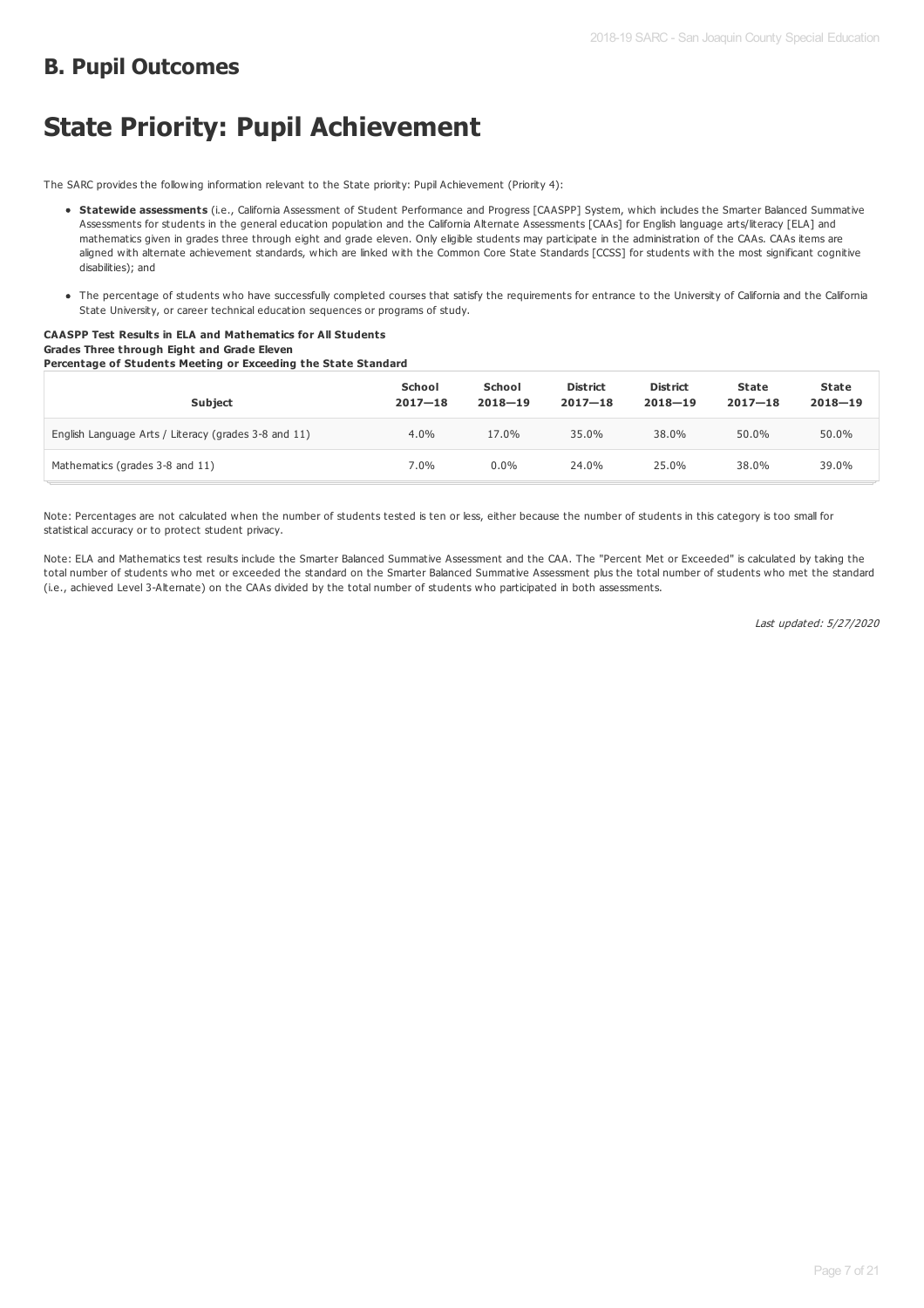#### **CAASPP Test Results in ELA by Student Group Grades Three through Eight and Grade Eleven (School Year 2018—19)**

| <b>Student Group</b>                          | <b>Total Enrollment</b>            |                                                     |                                    |                                                     | Number Tested Percent Tested Percent Not Tested Percent Met or Exceeded |
|-----------------------------------------------|------------------------------------|-----------------------------------------------------|------------------------------------|-----------------------------------------------------|-------------------------------------------------------------------------|
| All Students                                  | 69                                 | 27                                                  | 39.13%                             | 60.87%                                              | 16.67%                                                                  |
| Male                                          | 52                                 | 19                                                  | 36.54%                             | 63.46%                                              | 13.33%                                                                  |
| Female                                        | 17                                 | 8                                                   | 47.06%                             | 52.94%                                              | 33.33%                                                                  |
| Black or African American                     | 11                                 | 6                                                   | 54.55%                             | 45.45%                                              | 0.00%                                                                   |
| American Indian or Alaska Native              |                                    |                                                     |                                    |                                                     |                                                                         |
| Asian                                         | $\overline{\phantom{a}}$           | $\hspace{0.05cm} -\hspace{0.05cm} -\hspace{0.05cm}$ | $\hspace{0.05cm} \ldots$           | $\hspace{0.05cm} -\hspace{0.05cm} -\hspace{0.05cm}$ |                                                                         |
| Filipino                                      | --                                 | $\qquad \qquad -$                                   | $\overline{\phantom{a}}$           | $\overline{\phantom{a}}$                            |                                                                         |
| Hispanic or Latino                            | 20                                 | 8                                                   | 40.00%                             | 60.00%                                              | 0.00%                                                                   |
| Native Hawaiian or Pacific Islander           |                                    |                                                     |                                    |                                                     |                                                                         |
| White                                         | 27                                 | 9                                                   | 33.33%                             | 66.67%                                              | 16.67%                                                                  |
| Two or More Races                             | --                                 | $\hspace{0.05cm} -\hspace{0.05cm}$                  | $\hspace{0.05cm} -\hspace{0.05cm}$ | $\hspace{0.05cm} -\hspace{0.05cm} -\hspace{0.05cm}$ |                                                                         |
| Socioeconomically Disadvantaged               | 44                                 | 18                                                  | 40.91%                             | 59.09%                                              | 23.08%                                                                  |
| English Learners                              | $\overline{\phantom{0}}$           | $\hspace{0.05cm} -\hspace{0.05cm}$                  | $\overline{\phantom{a}}$           | $-$                                                 |                                                                         |
| Students with Disabilities                    | 68                                 | 27                                                  | 39.71%                             | 60.29%                                              | 16.67%                                                                  |
| Students Receiving Migrant Education Services |                                    |                                                     |                                    |                                                     |                                                                         |
| Foster Youth                                  | $\hspace{0.05cm} -\hspace{0.05cm}$ | $\hspace{0.05cm} -\hspace{0.05cm} -\hspace{0.05cm}$ | $\overline{\phantom{a}}$           | $\hspace{0.05cm} -\hspace{0.05cm} -\hspace{0.05cm}$ |                                                                         |
| Homeless                                      |                                    |                                                     |                                    |                                                     |                                                                         |

Note: ELA test results include the Smarter Balanced Summative Assessment and the CAA. The "Percent Met or Exceeded" is calculated by taking the total number of students who met or exceeded the standard on the Smarter Balanced Summative Assessment plus the total number of students who met the standard (i.e., achieved Level 3-Alternate) on the CAAs divided by the total number of students who participated in both assessments.

Note: Double dashes (--) appear in the table when the number of students is ten or less, either because the number of students in this category is too small for statistical accuracy or to protect student privacy.

Note: The number of students tested includes all students who participated in the test whether they received a score or not; however, the number of students tested is not the number that was used to calculate the achievement level percentages. The achievement level percentages are calculated using only students who received scores.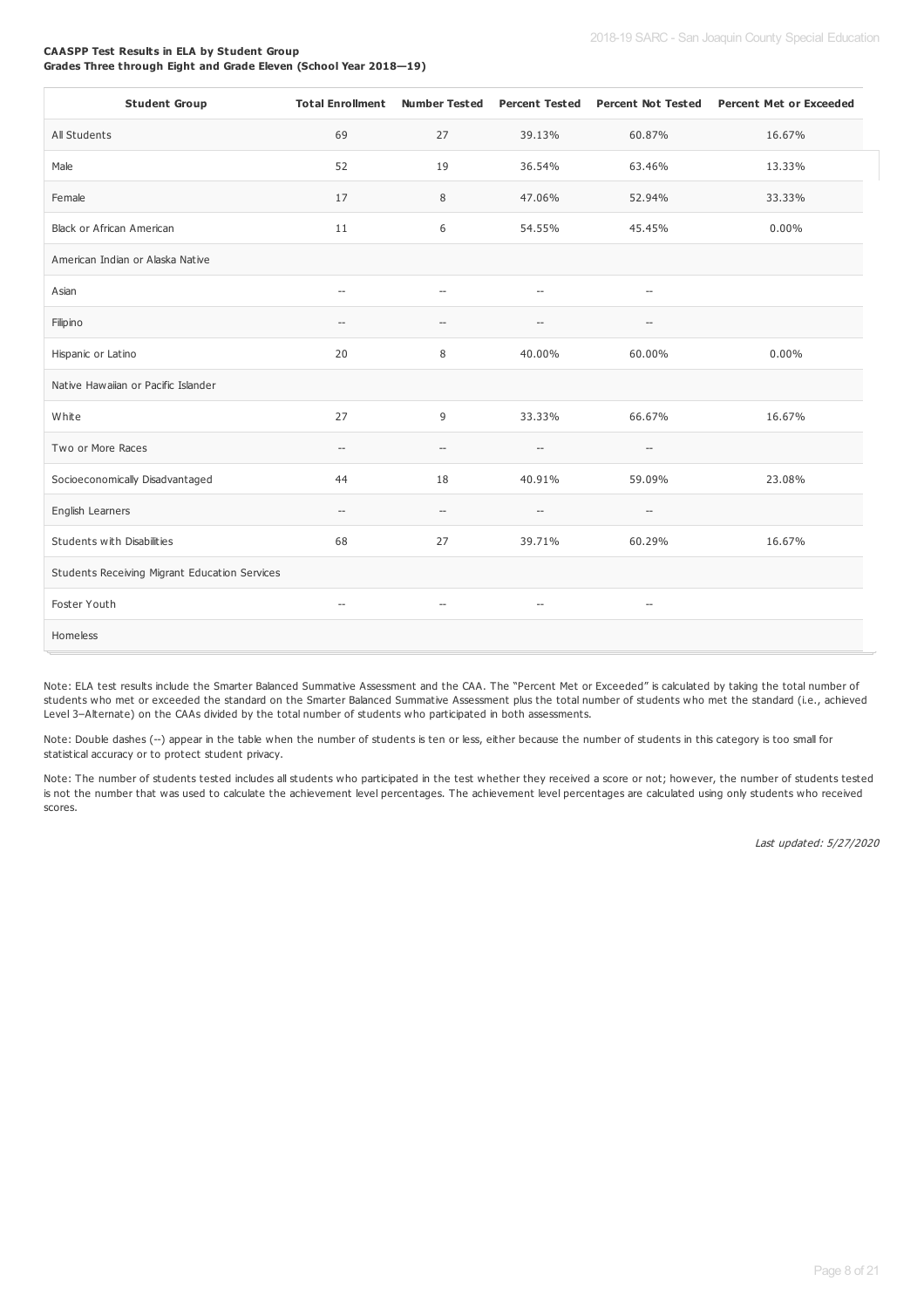#### **CAASPP Test Results in Mathematics by Student Group Grades Three through Eight and Grade Eleven (School Year 2018—19)**

| <b>Student Group</b>                          |                          |                                                     |                          |                                                     | Total Enrollment Number Tested Percent Tested Percent Not Tested Percent Met or Exceeded |
|-----------------------------------------------|--------------------------|-----------------------------------------------------|--------------------------|-----------------------------------------------------|------------------------------------------------------------------------------------------|
| All Students                                  | 68                       | 24                                                  | 35.29%                   | 64.71%                                              | 0.00%                                                                                    |
| Male                                          | 51                       | 17                                                  | 33.33%                   | 66.67%                                              | 0.00%                                                                                    |
| Female                                        | 17                       | 7                                                   | 41.18%                   | 58.82%                                              | 0.00%                                                                                    |
| Black or African American                     | 11                       | 5                                                   | 45.45%                   | 54.55%                                              | 0.00%                                                                                    |
| American Indian or Alaska Native              |                          |                                                     |                          |                                                     |                                                                                          |
| Asian                                         | $\hspace{0.05cm} -$      | $\hspace{0.05cm} -\hspace{0.05cm} -\hspace{0.05cm}$ | $\hspace{0.05cm} \ldots$ | $\hspace{0.05cm} -\hspace{0.05cm} -\hspace{0.05cm}$ |                                                                                          |
| Filipino                                      | $\hspace{0.05cm} -$      | $\qquad \qquad -$                                   | --                       | $-\!$                                               |                                                                                          |
| Hispanic or Latino                            | 19                       | $\overline{7}$                                      | 36.84%                   | 63.16%                                              | 0.00%                                                                                    |
| Native Hawaiian or Pacific Islander           |                          |                                                     |                          |                                                     |                                                                                          |
| White                                         | 27                       | 9                                                   | 33.33%                   | 66.67%                                              | 0.00%                                                                                    |
| Two or More Races                             | $\overline{\phantom{a}}$ | $\overline{\phantom{a}}$                            | $\hspace{0.05cm} \ldots$ | $\hspace{0.05cm} -\hspace{0.05cm} -\hspace{0.05cm}$ |                                                                                          |
| Socioeconomically Disadvantaged               | 44                       | 17                                                  | 38.64%                   | 61.36%                                              | 0.00%                                                                                    |
| English Learners                              | $\overline{\phantom{a}}$ | $\qquad \qquad -$                                   | $\overline{\phantom{a}}$ | $-\!$                                               |                                                                                          |
| Students with Disabilities                    | 67                       | 24                                                  | 35.82%                   | 64.18%                                              | 0.00%                                                                                    |
| Students Receiving Migrant Education Services |                          |                                                     |                          |                                                     |                                                                                          |
| Foster Youth                                  | $\overline{\phantom{a}}$ | $\overline{\phantom{a}}$                            | $\overline{\phantom{a}}$ | $\hspace{0.05cm} -\hspace{0.05cm} -\hspace{0.05cm}$ |                                                                                          |
| Homeless                                      |                          |                                                     |                          |                                                     |                                                                                          |

Note: Mathematics test results include the Smarter Balanced Summative Assessment and the CAA. The "Percent Met or Exceeded" is calculated by taking the total number of students who met or exceeded the standard on the Smarter Balanced Summative Assessment plus the total number of students who met the standard (i.e., achieved Level 3–Alternate) on the CAAs divided by the total number of students who participated in both assessments.

Note: Double dashes (--) appear in the table when the number of students is ten or less, either because the number of students in this category is too small for statistical accuracy or to protect student privacy.

Note: The number of students tested includes all students who participated in the test whether they received a score or not; however, the number of students tested is not the number that was used to calculate the achievement level percentages. The achievement level percentages are calculated using only students who received scores.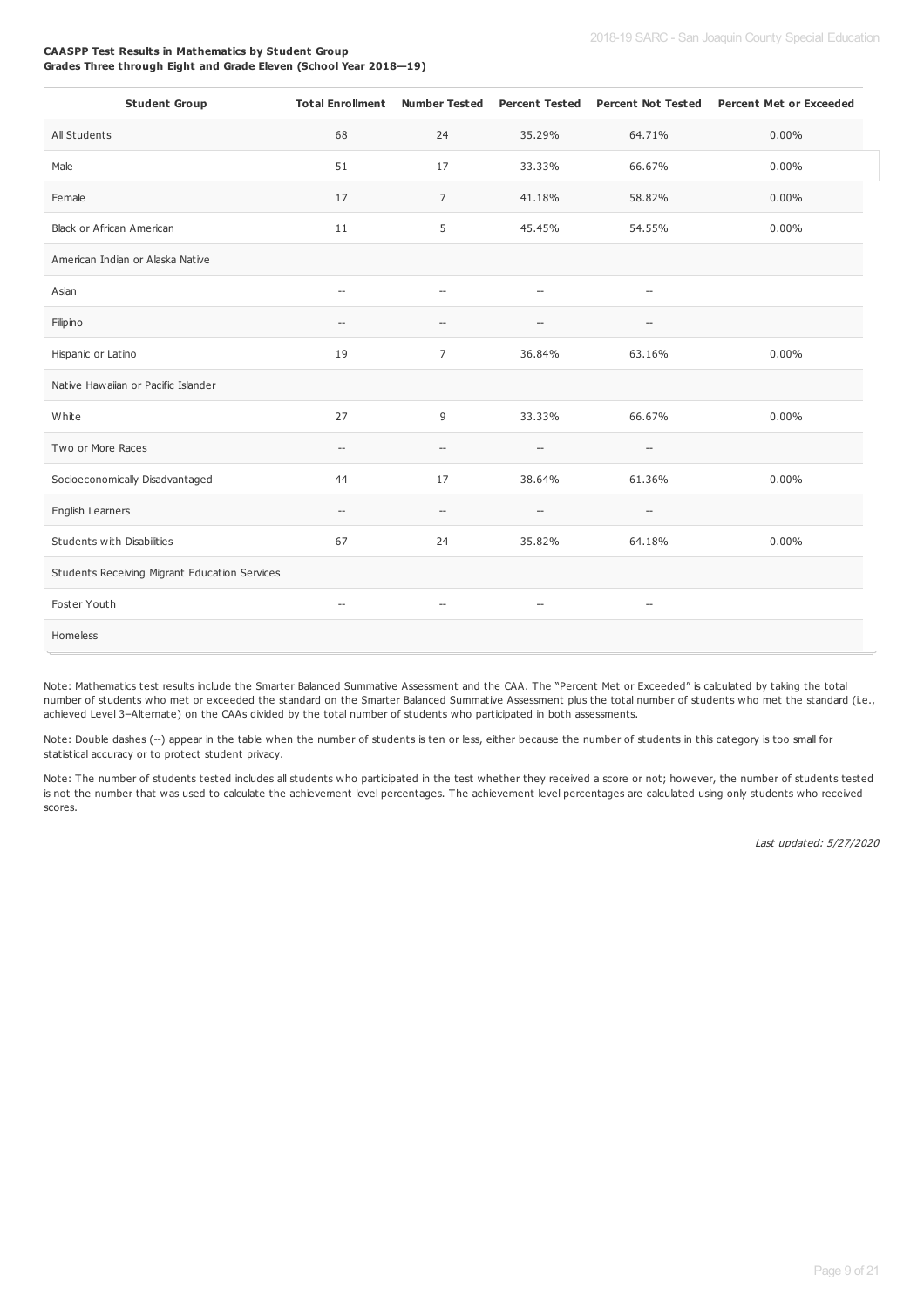#### **CAASPP Test Results in Science for All Students Grades Five, Eight and High School Percentage of Students Meeting or Exceeding the State Standard**

| <b>Subject</b>                         | School      | School      | <b>District</b> | <b>District</b> | <b>State</b> | <b>State</b> |
|----------------------------------------|-------------|-------------|-----------------|-----------------|--------------|--------------|
|                                        | $2017 - 18$ | $2018 - 19$ | $2017 - 18$     | $2018 - 19$     | $2017 - 18$  | $2018 - 19$  |
| Science (grades 5, 8, and high school) | N/A         | N/A         | N/A             | N/A             | N/A          | N/A          |

#### Note: Cells with N/A values do not require data.

Note: This is a placeholder for the California Science Test (CAST) which was administered operationally during the 2018–19 school year. However, these data are not available for inclusion in the 2018–19 SARC posting due February 1, 2020. These data will be included in the 2019–20 SARC posting due February 1, 2021.

Last updated: 5/27/2020

#### **Career Technical Education (CTE) Participation (School Year 2018—19)**

Not applicable to this population.

| Measure                                                                                                                 | <b>CTE Program Participation</b> |
|-------------------------------------------------------------------------------------------------------------------------|----------------------------------|
| Number of Pupils Participating in CTE                                                                                   |                                  |
| Percent of Pupils that Complete a CTE Program and Earn a High School Diploma                                            | $-$                              |
| Percent of CTE Courses that are Sequenced or Articulated Between the School and Institutions of Postsecondary Education | --                               |

Last updated: 5/27/2020

### **Courses for University of California (UC) and/or California State University (CSU) Admission**

Not applicable to this population

| <b>UC/CSU Course Measure</b>                                              | Percent  |
|---------------------------------------------------------------------------|----------|
| 2018–19 Pupils Enrolled in Courses Required for UC/CSU Admission          | $0.00\%$ |
| 2017-18 Graduates Who Completed All Courses Required for UC/CSU Admission | $0.00\%$ |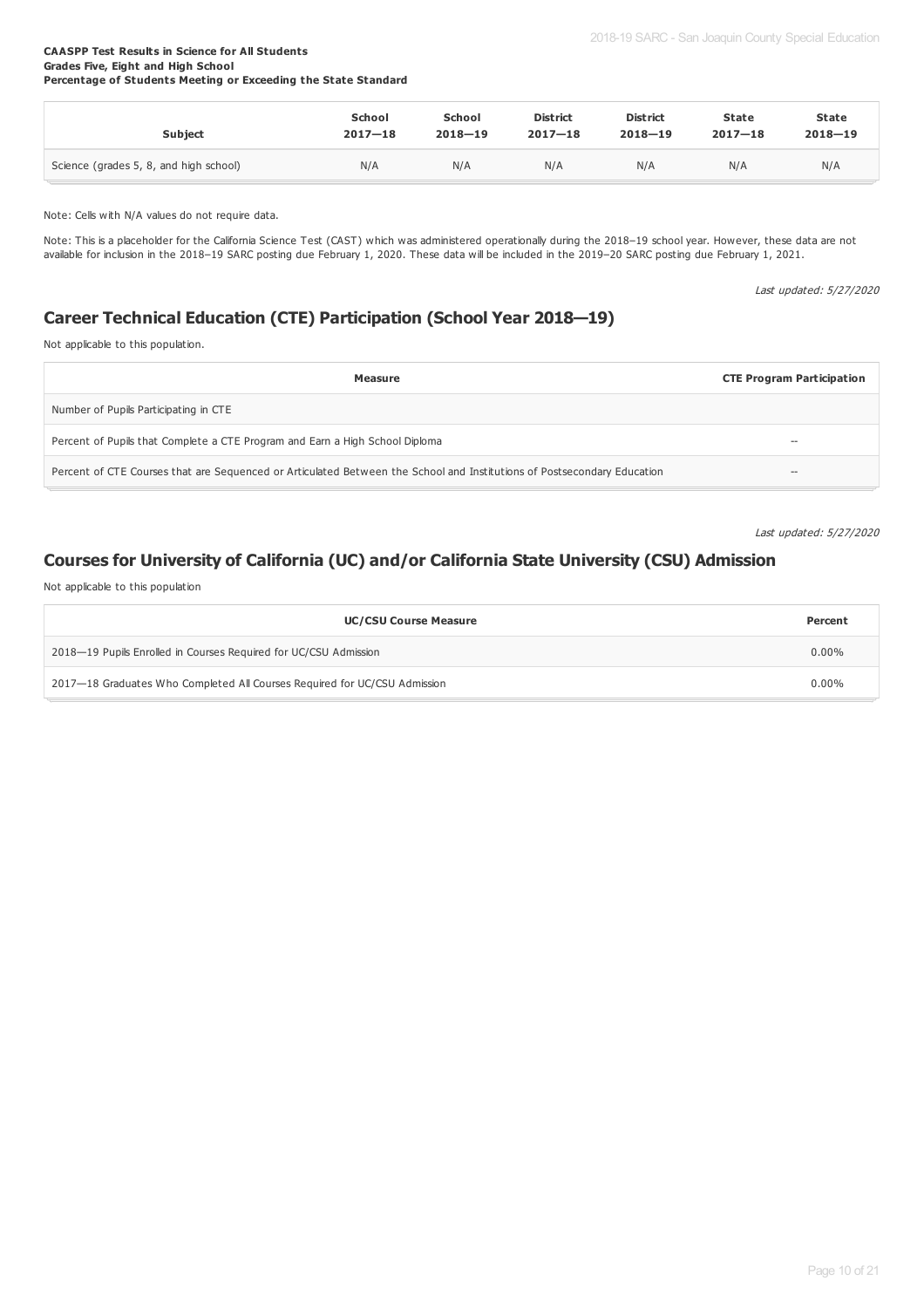Last updated: 5/27/2020 2018-19 SARC - San Joaquin County Special Education

# **State Priority: Other Pupil Outcomes**

The SARC provides the following information relevant to the State priority: Other Pupil Outcomes (Priority 8):

Pupil outcomes in the subject area of physical education

#### **California Physical Fitness Test Results (School Year 2018—19)**

| Grade | Percentage of Students Meeting Four of Six Percentage of Students Meeting Five of Six |                          | <b>Percentage of Students Meeting Six of Six</b> |
|-------|---------------------------------------------------------------------------------------|--------------------------|--------------------------------------------------|
| Level | <b>Fitness Standards</b>                                                              | <b>Fitness Standards</b> | <b>Fitness Standards</b>                         |

Note: Percentages are not calculated and double dashes (--) appear in the table when the number of students tested is ten or less, either because the number of students in this category is too small for statistical accuracy or to protect student privacy.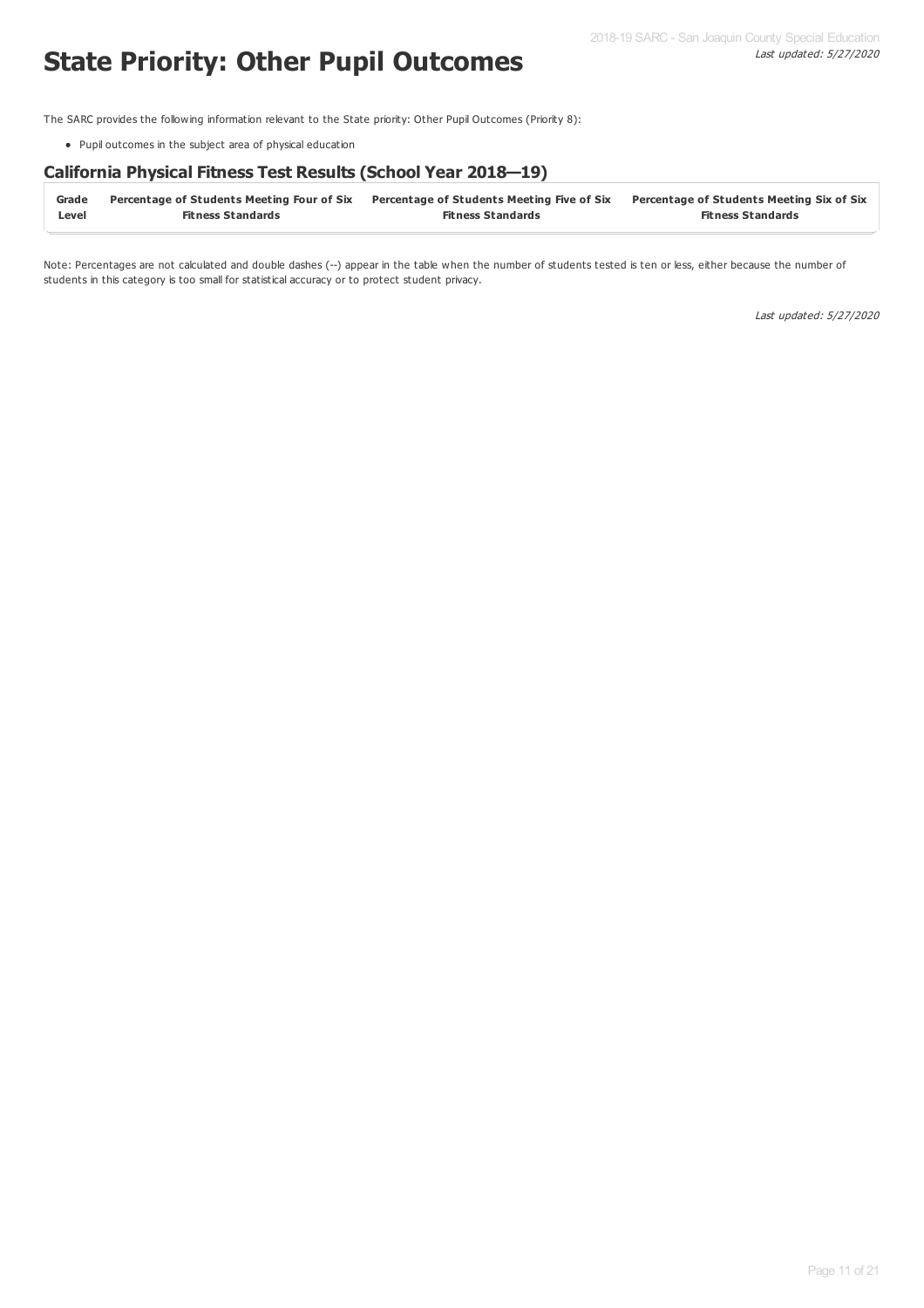# **C. Engagement**

# **State Priority: Parental Involvement**

The SARC provides the following information relevant to the State priority: Parental Involvement (Priority 3):

Efforts the school district makes to seek parent input in making decisions for the school district and each school site

#### **Opportunities for Parental Involvement (School Year 2019—20)**

Parents play a vital role in the education of their children. Opportunities for parents to participate in their child's education include assisting in classrooms, attending workshops established for Early Start parents, participating in the Community Advisory Committee, and parent training groups for children with autism. The County Programs are also training parents to support parents as part of the continuum of Alternate Dispute Resolution options. Although parents come from all over the San Joaquin County SELPA, they go the extra mile to participate in fundraisers, school events and suppor their child's learninga t home.

# **State Priority: Pupil Engagement**

Last updated: 5/27/2020

The SARC provides the following information relevant to the State priority: Pupil Engagement (Priority 5):

- High school dropout rates; and
- High school graduation rates

#### **Dropout Rate and Graduation Rate (Four-Year Cohort Rate)**

| <b>Indicator</b> | School<br>$2015 - 16$ | <b>District</b><br>$2015 - 16$ | <b>State</b><br>$2015 - 16$ |
|------------------|-----------------------|--------------------------------|-----------------------------|
| Dropout Rate     | 14.30%                | 50.90%                         | 9.70%                       |
| Graduation Rate  | $0.00\%$              | $-$                            | 83.80%                      |

| <b>Indicator</b> | School<br>$2016 - 17$ | School<br>$2017 - 18$ | <b>District</b><br>$2016 - 17$ | <b>District</b><br>$2017 - 18$ | State<br>$2016 - 17$ | <b>State</b><br>$2017 - 18$ |
|------------------|-----------------------|-----------------------|--------------------------------|--------------------------------|----------------------|-----------------------------|
| Dropout Rate     | 16.70%                | 30.80%                | 33.90%                         | 32.00%                         | 9.10%                | 9.60%                       |
| Graduation Rate  | $0.00\%$              | $0.00\%$              | $- -$                          | $- -$                          | 82.70%               | 83.00%                      |

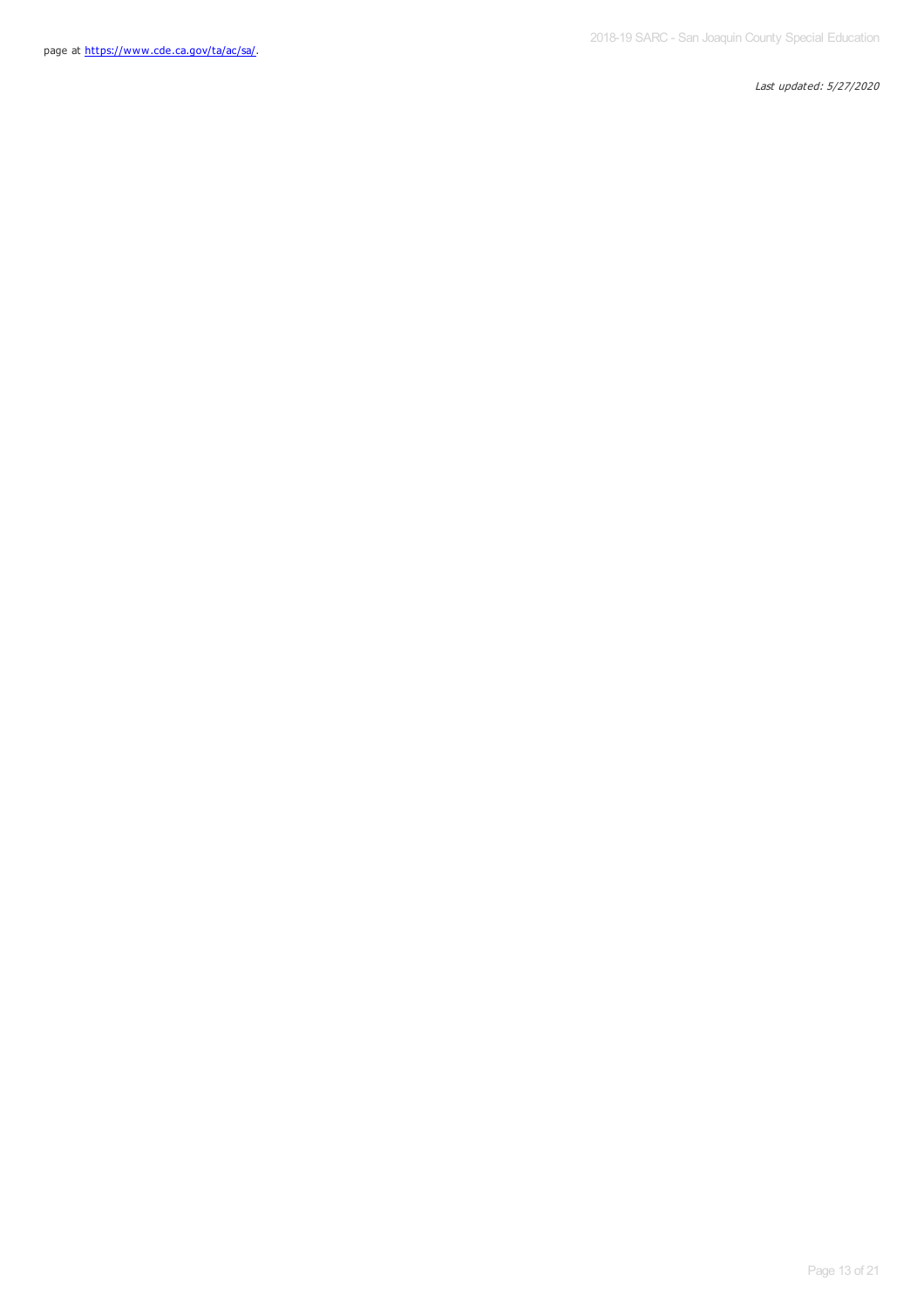# **State Priority: School Climate**

The SARC provides the following information relevant to the State priority: School Climate (Priority 6):

- Pupil suspension rates;
- Pupil expulsion rates; and
- Other local measures on the sense of safety

#### **Suspensions and Expulsions**

| Rate        | <b>School</b><br>$2016 - 17$ | School<br>$2017 - 18$ | <b>School</b><br>$2018 - 19$ | <b>District</b><br>$2016 - 17$ | <b>District</b><br>$2017 - 18$ | <b>District</b><br>$2018 - 19$ | State<br>$2016 - 17$ | State<br>$2017 - 18$ | State<br>$2018 - 19$ |
|-------------|------------------------------|-----------------------|------------------------------|--------------------------------|--------------------------------|--------------------------------|----------------------|----------------------|----------------------|
| Suspensions | 2.60%                        | 2.60%                 | 1.80%                        | 7.00%                          | 9.40%                          | 6.90%                          | 3.60%                | 3.50%                | 3.50%                |
| Expulsions  | $0.00\%$                     | $0.00\%$              | $0.00\%$                     | $0.00\%$                       | 0.10%                          | 0.10%                          | 0.10%                | 0.10%                | 0.10%                |

Last updated: 5/27/2020

#### **School Safety Plan (School Year 2019—20)**

All Special Education Program school sites have a comprehensive school safety plan in accordance with the Safe Schools policy, which includes a specific empergency operations plan. In compliance with SB 187, the plan is reviewed and revised annually for each school site. Site safety plans are aligned with the National Incident Management System (NIMS) and California Standardized Emergency Management Systems (SEMS) utilizing Incident Command Systems (ICS). Each document is prepared for the use of employees at a specific school site in the event of an emergency, disaster, or crisis situation. At the beginning of each school year, Special Education Programs school site staff update their site-specific Emergency plan. The site-specific Emergency plan includes the site safety plan, San Joaquin County Office of Education's Disaster Plan, updated sitemaps/evacuation routes, and Emergency Medical Services Authority (EMSA), EMSA emergency first aid guidelines of California Schools. Schools are issued first aid kits and "grab and go" emergency packs in the event of an evacuation. The school nurse collaborates with parents/guardians of students with speical needs in order to provide medical emergency kits in accordance with their Individualized School Health Plan (ISHP). A copy of the Emergency Plan binder is housed at the school site and the Special Education Program Director's office and is availaboe for parent/guardian review. Special Education PRograms also collaborates with community agencies that focus on ciolence prevention and who provide direct services to students/families; i.e. mental health clinicians, Child Abuse Prevention Council, Fathers, Families, Peacekeepers.

The Alert, Lockdown, Inform, Counter, and Evacuate (ALICE) professional development training was provided for all Administrative, Support and Teaching staff at the beginning of the 2018-19 school year.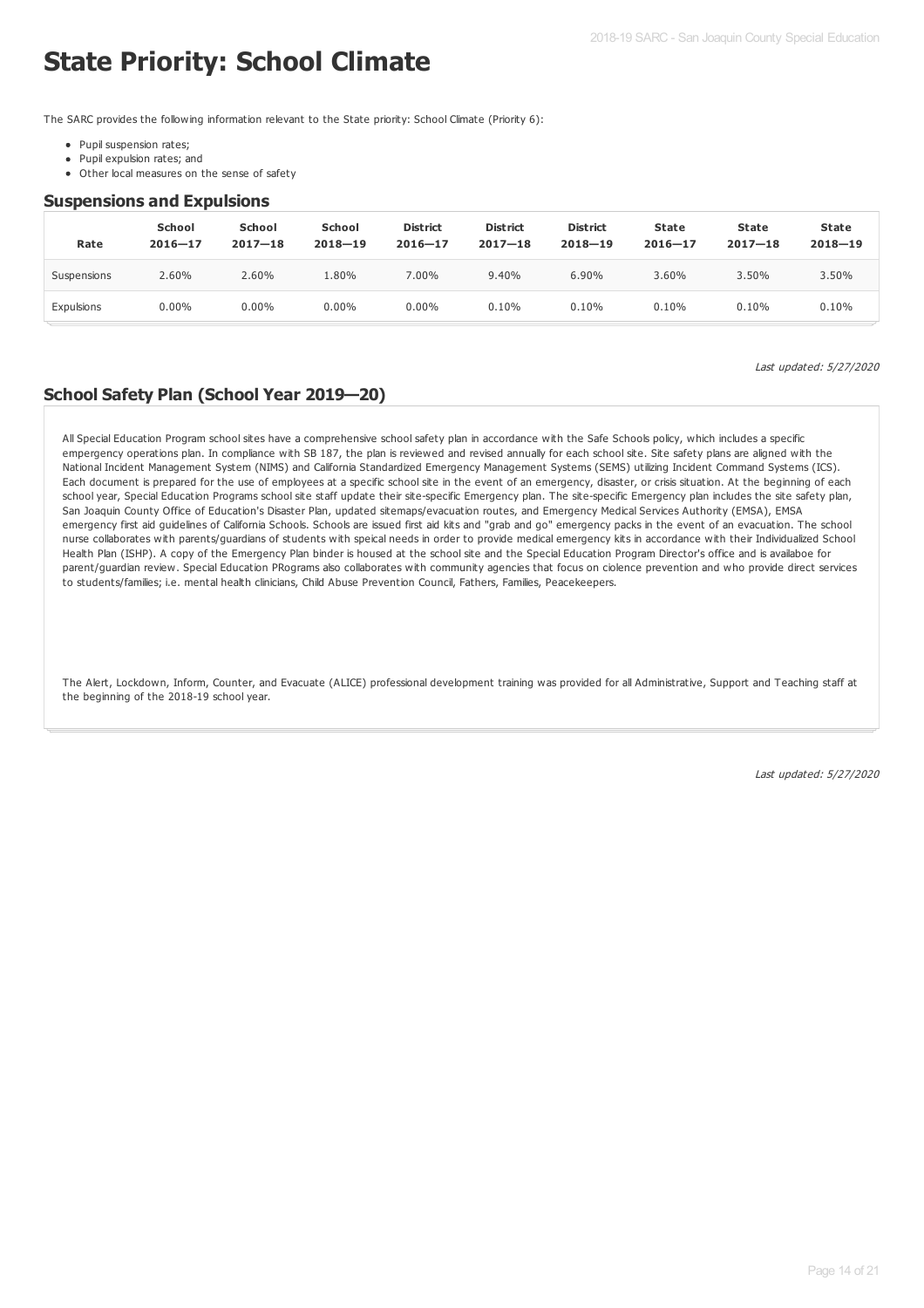## **D. Other SARC Information**

The information in this section is required to be in the SARC but is not included in the state priorities for LCFF.

### **Average Class Size and Class Size Distribution (Elementary) School Year (2016—17)**

County Special Education classes are multi-graded. All classes averages are 1-22.

| <b>Grade Level</b> | <b>Average Class Size</b> | Number of Classes *<br>$1 - 20$ | Number of Classes *<br>$21 - 32$ | Number of Classes *<br>$33+$ |
|--------------------|---------------------------|---------------------------------|----------------------------------|------------------------------|
| K                  | 10.00                     | 9                               |                                  |                              |
| $\mathbf{1}$       |                           |                                 |                                  |                              |
| $\overline{2}$     |                           |                                 |                                  |                              |
| 3                  | 5.00                      | 2                               |                                  |                              |
| $\overline{4}$     | 8.00                      | $\overline{4}$                  |                                  |                              |
| 5                  | 3.00                      | 3                               |                                  |                              |
| 6                  | 2.00                      | 2                               |                                  |                              |
| Other**            | 9.00                      | 11                              |                                  |                              |

\* Number of classes indicates how many classes fall into each size category (a range of total students per class).

\*\* "Other" category is for multi-grade level classes.

#### **Average Class Size and Class Size Distribution (Elementary) School Year (2017—18)**

| <b>Grade Level</b> | <b>Average Class Size</b> | Number of Classes *<br>$1 - 20$ | Number of Classes *<br>$21 - 32$ | <b>Number of Classes *</b><br>$33+$ |
|--------------------|---------------------------|---------------------------------|----------------------------------|-------------------------------------|
| K                  | 10.00                     | 16                              |                                  |                                     |
|                    |                           |                                 |                                  |                                     |
| 2                  |                           |                                 |                                  |                                     |
| 3                  | 9.00                      | $\overline{2}$                  |                                  |                                     |
| $\overline{4}$     | 2.00                      | $\overline{2}$                  |                                  |                                     |
| 5                  | 6.00                      | $\overline{2}$                  |                                  |                                     |
| 6                  | 5.00                      | 3                               |                                  |                                     |
| Other**            | 7.00                      | 9                               |                                  |                                     |

\* Number of classes indicates how many classes fall into each size category (a range of total students per class).

\*\* "Other" category is for multi-grade level classes.

#### **Average Class Size and Class Size Distribution (Elementary) School Year (2018—19)**

| <b>Grade Level</b> | <b>Average Class Size</b> | Number of Classes *<br>$1 - 20$ | Number of Classes *<br>$21 - 32$ | <b>Number of Classes *</b><br>$33+$ |
|--------------------|---------------------------|---------------------------------|----------------------------------|-------------------------------------|
| K                  | 10.00                     | 13                              |                                  |                                     |
|                    |                           |                                 |                                  |                                     |
| 2                  |                           |                                 |                                  |                                     |
| 3                  | 8.00                      | $\overline{2}$                  |                                  |                                     |
| $\overline{4}$     | 5.00                      | 3                               |                                  |                                     |
| 5                  | 4.00                      | $\mathbf{1}$                    |                                  |                                     |
| 6                  | 4.00                      | 6                               |                                  |                                     |
| Other**            | 10.00                     | 14                              |                                  |                                     |

\* Number of classes indicates how many classes fall into each size category (a range of total students per class).

\*\* "Other" category is for multi-grade level classes.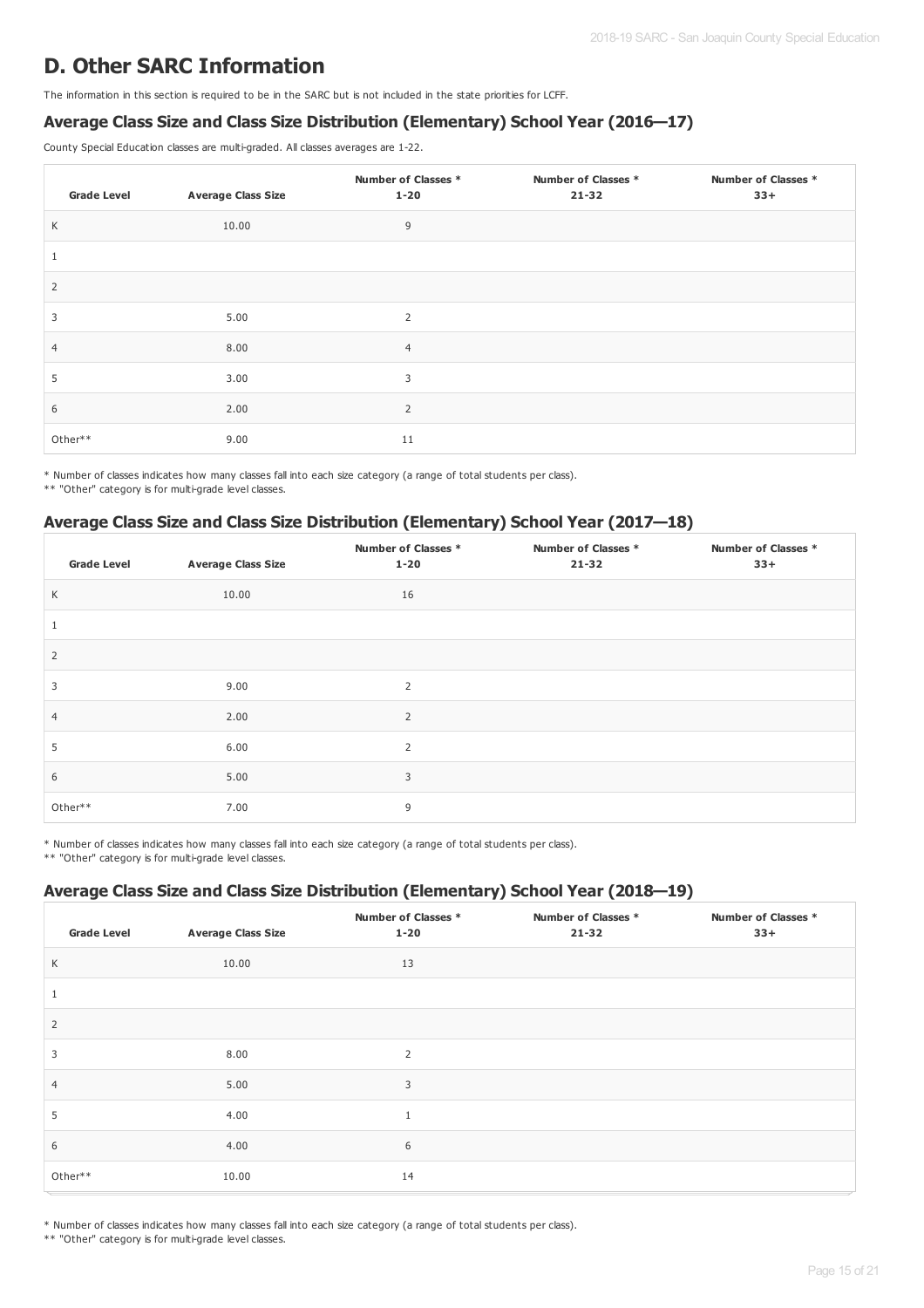2018-19 SARC - San Joaquin County Special Education<br>Last updated: 5/27/2020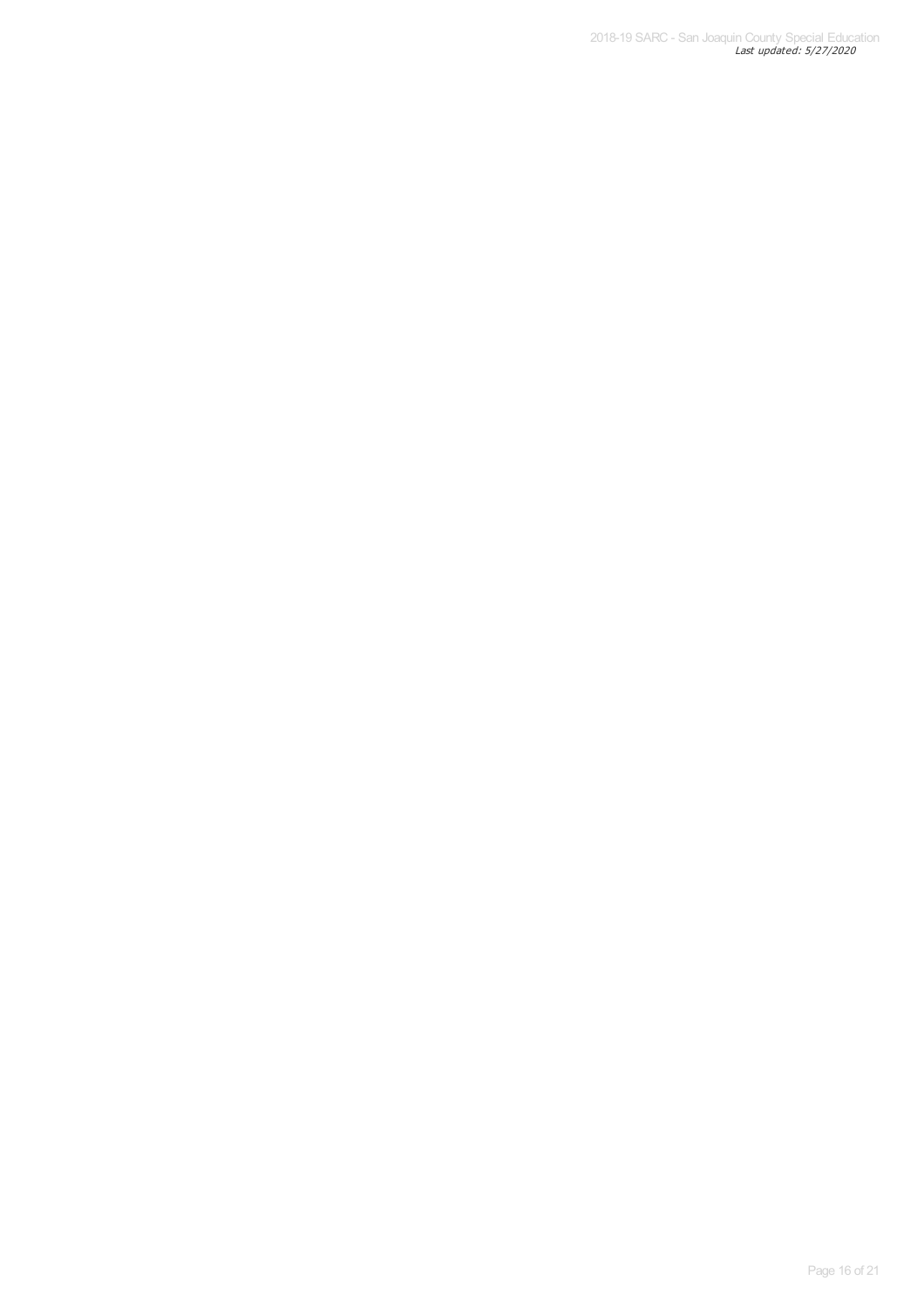## **Average Class Size and Class Size Distribution (Secondary) (School Year 2016—17)**

Not applicable to this population.

| Subject        | <b>Average Class Size</b> | Number of Classes *<br>$1 - 22$ | Number of Classes *<br>$23 - 32$ | Number of Classes *<br>$33+$ |
|----------------|---------------------------|---------------------------------|----------------------------------|------------------------------|
| English        |                           |                                 |                                  |                              |
| Mathematics    |                           |                                 |                                  |                              |
| Science        |                           |                                 |                                  |                              |
| Social Science |                           |                                 |                                  |                              |

\* Number of classes indicates how many classrooms fall into each size category (a range of total students per classroom). At the secondary school level, this information is reported by subject area rather than grade level.

#### **Average Class Size and Class Size Distribution (Secondary) (School Year 2017—18)**

| Subject        | <b>Average Class Size</b> | Number of Classes *<br>$1 - 22$ | Number of Classes *<br>$23 - 32$ | Number of Classes *<br>$33+$ |
|----------------|---------------------------|---------------------------------|----------------------------------|------------------------------|
| English        | 9.00                      | 3                               |                                  |                              |
| Mathematics    | 9.00                      | 3                               |                                  |                              |
| Science        | 9.00                      | 3                               |                                  |                              |
| Social Science | 9.00                      | 3                               |                                  |                              |

\* Number of classes indicates how many classrooms fall into each size category (a range of total students per classroom). At the secondary school level, this information is reported by subject area rather than grade level.

#### **Average Class Size and Class Size Distribution (Secondary) (School Year 2018—19)**

| Subject        | <b>Average Class Size</b> | Number of Classes *<br>$1 - 22$ | Number of Classes *<br>23-32 | Number of Classes *<br>$33+$ |
|----------------|---------------------------|---------------------------------|------------------------------|------------------------------|
| English        | 10.00                     | 3                               |                              |                              |
| Mathematics    | 10.00                     | 3                               |                              |                              |
| Science        | 10.00                     | 3                               |                              |                              |
| Social Science | 10.00                     | 3                               |                              |                              |

\* Number of classes indicates how many classrooms fall into each size category (a range of total students per classroom). At the secondary school level, this information is reported by subject area rather than grade level.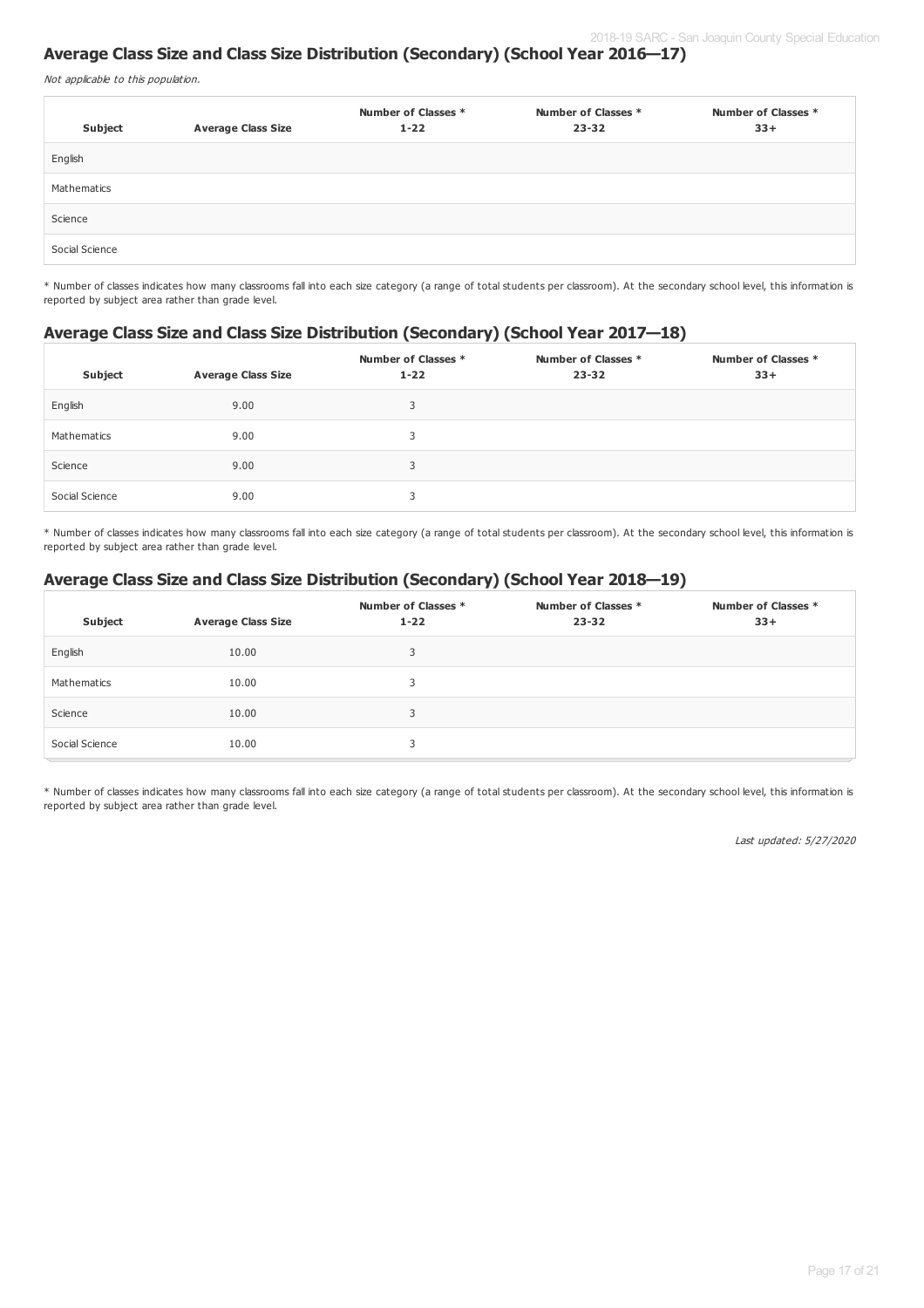2018-19 SARC - San Joaquin County Special Education

#### **Ratio of Academic Counselors to Pupils (School Year 2018—19)**

| <b>Title</b> | Ratio** |  |
|--------------|---------|--|
| Counselors*  | 0.00    |  |

\*One Full Time Equivalent (FTE) equals one staff member working full time; one FTE could also represent two staff members who each work 50 percent of full time. \*\*Average Number of Pupils per Counselor

Last updated: 5/27/2020

### **Student Support Services Staff (School Year 2018—19)**

| <b>Title</b>                                                  | Number of FTE* Assigned to School |
|---------------------------------------------------------------|-----------------------------------|
| Counselor (Academic, Social/Behavioral or Career Development) |                                   |
| Library Media Teacher (Librarian)                             |                                   |
| Library Media Services Staff (Paraprofessional)               |                                   |
| Psychologist                                                  |                                   |
| Social Worker                                                 |                                   |
| Nurse                                                         | 2.00                              |
| Speech/Language/Hearing Specialist                            | 12.00                             |
| Resource Specialist (non-teaching)                            | 1.00                              |
| Other                                                         | 4.00                              |

\*One Full Time Equivalent (FTE) equals one staff member working full time; one FTE could also represent two staff members who each work 50 percent of full time.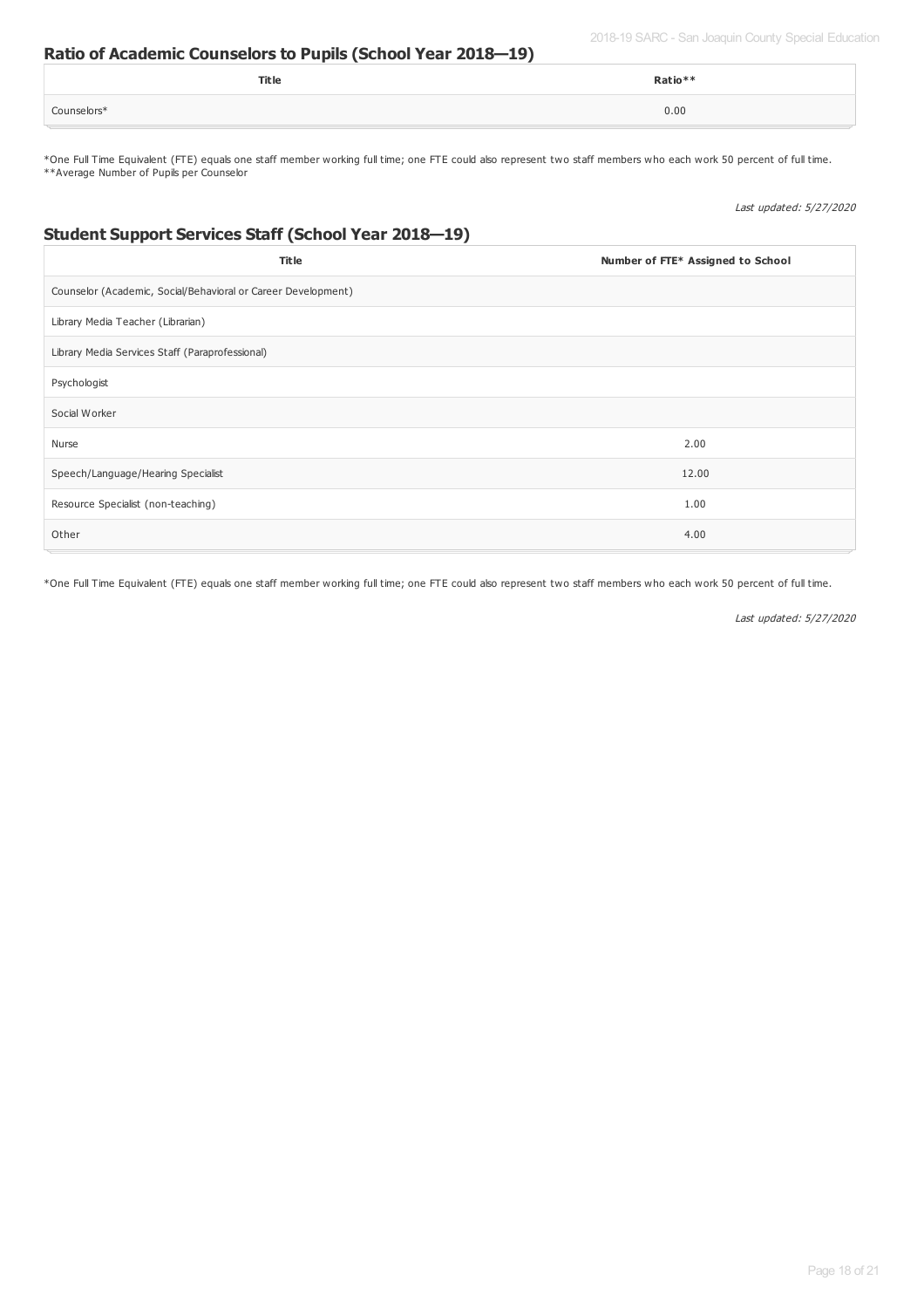### **Expenditures Per Pupil and School Site Teacher Salaries (Fiscal Year 2017—18)**

County Office of Education are not required to report average expenditures. The CDE's School Fiscal Services Division does not calculate statewide average expenditure for County Office of Education.

| Level                                         | <b>Total Expenditures Per Pupil</b> | <b>Expenditures Per Pupil</b><br>(Restricted) | <b>Expenditures Per Pupil</b><br>(Unrestricted) | <b>Average Teacher Salary</b>         |
|-----------------------------------------------|-------------------------------------|-----------------------------------------------|-------------------------------------------------|---------------------------------------|
| School Site                                   | \$10643.00                          | \$10643.00                                    | $-\,$                                           | \$64347.00                            |
| <b>District</b>                               | N/A                                 | N/A                                           | $\!-$                                           | $\hspace{0.05cm}$ – $\hspace{0.05cm}$ |
| Percent Difference - School Site and District | N/A                                 | N/A                                           | $-$                                             | $\hspace{0.05cm}$ – $\hspace{0.05cm}$ |
| State                                         | N/A                                 | N/A                                           | \$7506.64                                       | $\hspace{0.05cm}$ – $\hspace{0.05cm}$ |
| Percent Difference - School Site and State    | N/A                                 | N/A                                           | $\hspace{0.04in}$ $\hspace{0.04in}$             | $\hspace{0.05cm}$ – $\hspace{0.05cm}$ |

Note: Cells with N/A values do not require data.

Last updated: 5/27/2020

## **Types of Services Funded (Fiscal Year 2018—19)**

County Office of Education is not required to report average expenditures. The CDE' School Discal Services Division does not calculate statewide average expenditure information for County Office of Education.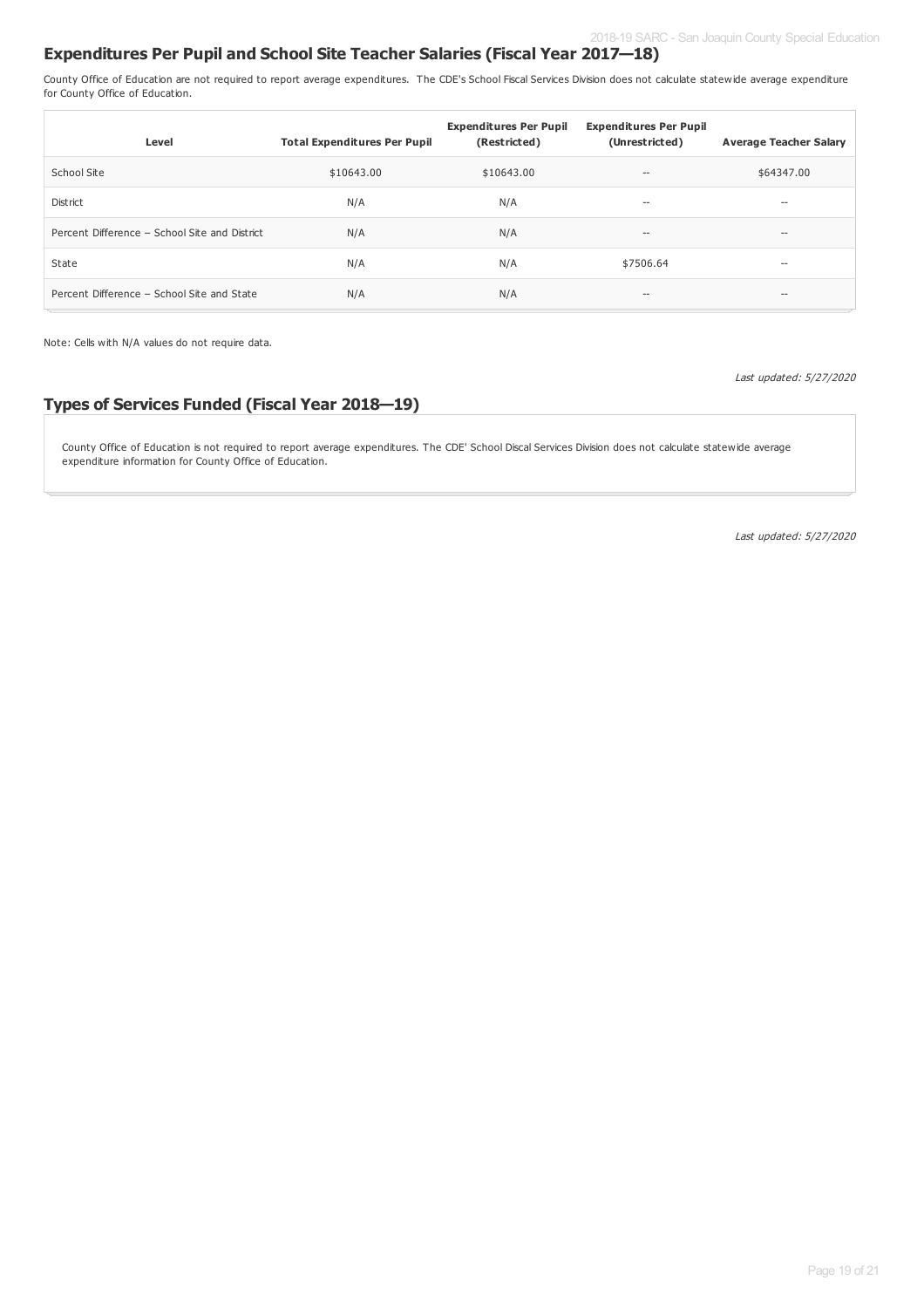## **Teacher and Administrative Salaries (Fiscal Year 2017—18)**

| Category                                      | <b>District Amount</b>   | <b>State Average For Districts In Same Category</b> |
|-----------------------------------------------|--------------------------|-----------------------------------------------------|
| Beginning Teacher Salary                      | \$46,850                 | $\hspace{0.05cm}$ –                                 |
| Mid-Range Teacher Salary                      | \$68,956                 | $\overline{\phantom{a}}$                            |
| Highest Teacher Salary                        | \$91,062                 | $\overline{\phantom{a}}$                            |
| Average Principal Salary (Elementary)         | \$                       | $\overline{\phantom{a}}$                            |
| Average Principal Salary (Middle)             | \$                       | $\hspace{0.05cm}$ –                                 |
| Average Principal Salary (High)               | \$                       | $\hspace{0.05cm}$                                   |
| Superintendent Salary                         | \$235,000                | $\hspace{0.05cm} \ldots$                            |
| Percent of Budget for Teacher Salaries        | $\overline{\phantom{a}}$ | $\hspace{0.05cm}$                                   |
| Percent of Budget for Administrative Salaries | $- -$                    | $\hspace{0.05cm}$ –                                 |

For detailed information on salaries, see the CDE Certificated Salaries & Benefits web page at <https://www.cde.ca.gov/ds/fd/cs/>.